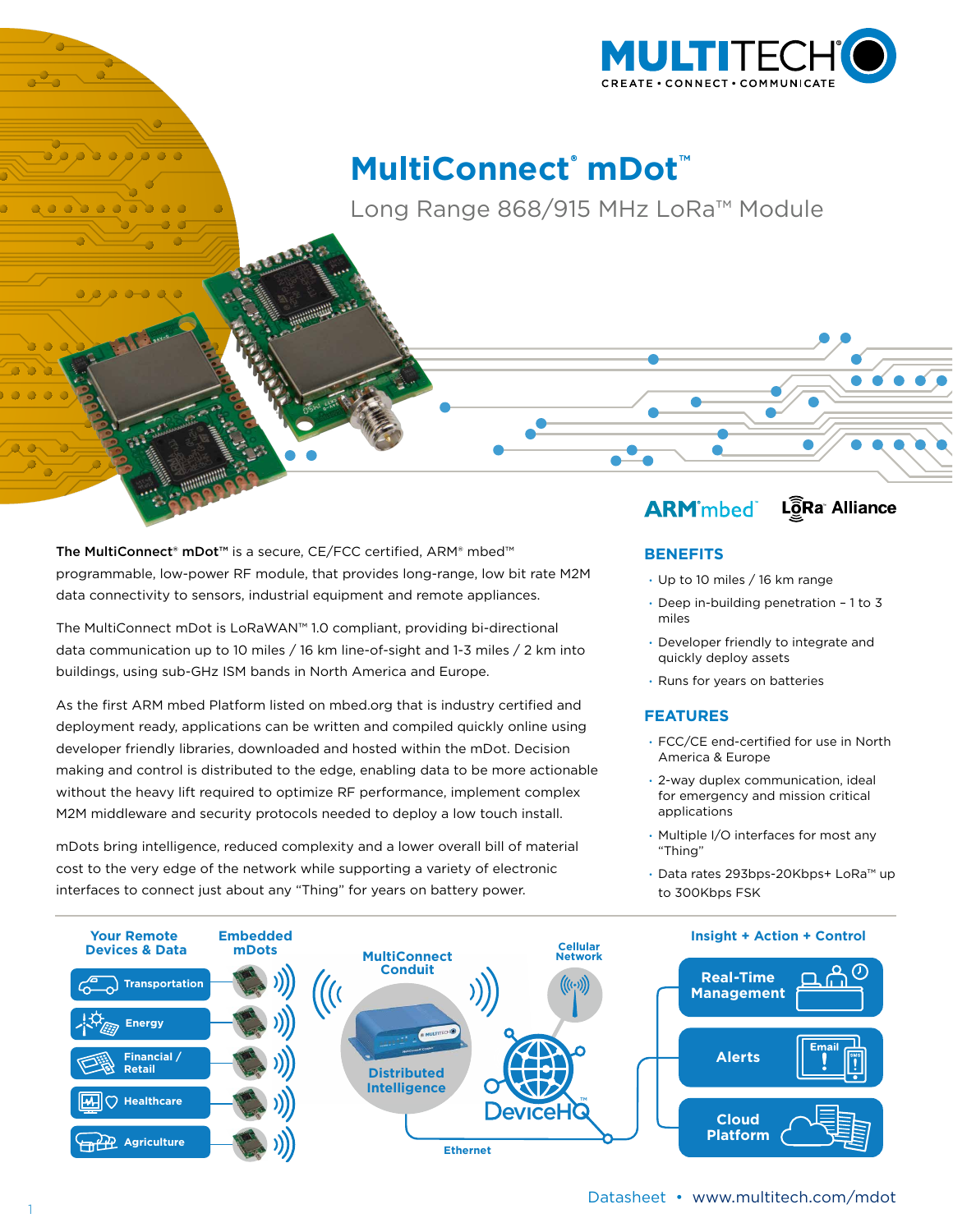# **SPECIFICATIONS**

| <b>Model</b>                                                                                                                                                                                                                                   | <b>MTDOT-868</b>                                                                                                                                                                   | <b>MTDOT-915</b>                                  |  |  |
|------------------------------------------------------------------------------------------------------------------------------------------------------------------------------------------------------------------------------------------------|------------------------------------------------------------------------------------------------------------------------------------------------------------------------------------|---------------------------------------------------|--|--|
| Region                                                                                                                                                                                                                                         | Europe                                                                                                                                                                             | <b>North America</b>                              |  |  |
| Communication                                                                                                                                                                                                                                  | LoRaWAN 1.0 compatible<br>ARM mbed libraries or AT commands for radio control<br>868MHz and 900MHz                                                                                 |                                                   |  |  |
| Interfaces<br>(pin functions are<br>multiplexed)                                                                                                                                                                                               | Up to 16 Digital I/O, Up to 11 Analog Inputs, SPI, I2C, UART (RX, TX, RTS, CTS), USB (OTG Full<br>speed)                                                                           |                                                   |  |  |
| <b>Physical Dimensions</b>                                                                                                                                                                                                                     | 1.0" x 1.47" (25.5 X 37.3 mm)                                                                                                                                                      |                                                   |  |  |
| <b>Radio Frequency</b>                                                                                                                                                                                                                         |                                                                                                                                                                                    |                                                   |  |  |
| Modulation                                                                                                                                                                                                                                     | FSK, GFSK, MSK, GMSK, OOK, LoRa Digital Spread Spectrum                                                                                                                            |                                                   |  |  |
| Frequency                                                                                                                                                                                                                                      | 860-1020 MHz                                                                                                                                                                       |                                                   |  |  |
| Performance*                                                                                                                                                                                                                                   |                                                                                                                                                                                    |                                                   |  |  |
| <b>CPU</b>                                                                                                                                                                                                                                     | STM32F411RET                                                                                                                                                                       |                                                   |  |  |
| Max Clock                                                                                                                                                                                                                                      | 100 MHz (configurable to power use)                                                                                                                                                |                                                   |  |  |
| Flash Memory                                                                                                                                                                                                                                   | 512 KB (400 KB customer usable)                                                                                                                                                    |                                                   |  |  |
| RAM                                                                                                                                                                                                                                            |                                                                                                                                                                                    | 128 KB                                            |  |  |
| Power                                                                                                                                                                                                                                          |                                                                                                                                                                                    |                                                   |  |  |
| Max Transmitter Power<br>Output (TPO)                                                                                                                                                                                                          | 14dBm                                                                                                                                                                              | 15dBm                                             |  |  |
| Max Receive Sensitivity                                                                                                                                                                                                                        | $-137$ dBm                                                                                                                                                                         | $-130$ dBm                                        |  |  |
| Link Budget*                                                                                                                                                                                                                                   | 151 dB Point-to-Multipoint, 147 dB Point-to-Point                                                                                                                                  | 145 dB Point-to-Multipoint, 147 dB Point-to-Point |  |  |
| * Calculation assumes two 0 dBi antennas. North America: Greaterlink budget possible with higher gain antennas. Europe: This is the maximum link budget.<br>Note: Point-to-Multipoint utilizing MultiTech gateway with MT-LORA accessory card. |                                                                                                                                                                                    |                                                   |  |  |
| Max Effective Isotropic<br>Radiated Power (EiRP)                                                                                                                                                                                               | 10 dBm                                                                                                                                                                             | 36 dBm                                            |  |  |
| Environmental                                                                                                                                                                                                                                  |                                                                                                                                                                                    |                                                   |  |  |
| Operating Temperature                                                                                                                                                                                                                          | -30° C to +70° C (-22° F to 157° F)                                                                                                                                                |                                                   |  |  |
| Storage Temperature                                                                                                                                                                                                                            | -40° to +85° C (-40° to 185° F)                                                                                                                                                    |                                                   |  |  |
| Relative Humidity                                                                                                                                                                                                                              | 20 to 90% noncondensing                                                                                                                                                            |                                                   |  |  |
| <b>Certifications</b>                                                                                                                                                                                                                          |                                                                                                                                                                                    |                                                   |  |  |
| <b>EMC Compliance</b>                                                                                                                                                                                                                          | US: FCC Part 15 Class B. EU: EN 55022 Class B, EN 55024. Canada: ICES-003                                                                                                          |                                                   |  |  |
| Radio Compliance                                                                                                                                                                                                                               | FCC 15.247, IC RSS-210, EU EN 300 220                                                                                                                                              |                                                   |  |  |
| Safety Compliance                                                                                                                                                                                                                              | UL/cUL 60950-1 2nd Ed., cUL 60950-1 2nd Ed., IEC 60950-1 2nd Ed.                                                                                                                   |                                                   |  |  |
| Quality                                                                                                                                                                                                                                        | MIL-STD-810G: High Temp, Low Temp, Random Vibration. SAE J1455: Transit Drop & Handling<br>Drop, Random Vibration, Swept-Sine Vibration. IEC68-2-1: Cold Temp. IEC68-2-2: Dry Heat |                                                   |  |  |

\* Actual performance speeds may be affected by a variety of attributes such as distance from gateway, data loads, packet sizes, etc.